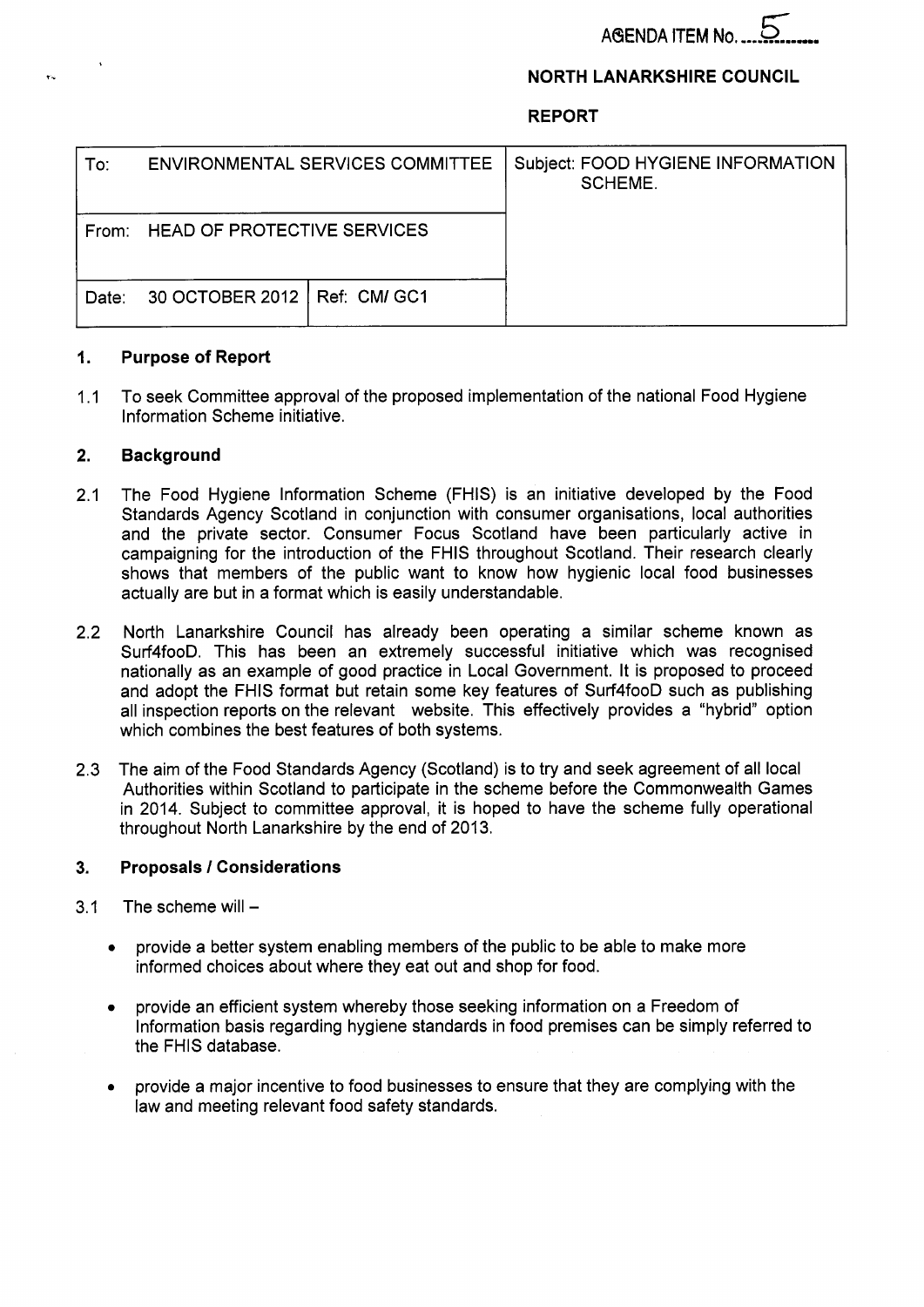- ' 3.2 It is designed to give straightforward, user friendly information about how each food outlet fared at it's last inspection by officers from the Business Regulation Service. This information is provided in the form of a certificate which is normally displayed at the premises. In addition relevant information is also contained within the FHlS web site which contains details of premises throughout Scotland.
- 3.3 There are three ratings for food premises included in the scheme
	- *<sup>0</sup>*Pass
	- *<sup>0</sup>*Improvement Required
	- **•** Awaiting Inspection

A "Pass" indicates that the business broadly meets relevant legal requirements. These requirements include the conditions found and the management procedures in place for providing safe food at the time of inspection by an enforcement officer.

**A** food business will be rated "Improvement Required" where it has failed to meet these legal requirements.

Premises "Awaiting Inspection" will be new premises which have still to receive their first routine inspection.

- 3.4 Relevant ratings will all be published on the FHlS web site. However, so far as the certificates are concerned it is not currently a statutory requirement to display them on the premises. Clearly those premises achieving a "Pass" rating will wish to prominently display the certificate whilst those with an "Improvement Required" rating will probably not wish to do so. Members of the public will doubtless draw their own conclusions in regard to food premises not displaying a certificate.
- 3.5 Where premises fail to achieve a satisfactory standard in terms of the scheme there is provision for them to be re-inspected within 7 days. If they now achieve a satisfactory standard then they will be re-assessed to a "Pass" rating. Provision is also made in the scheme for the Council to set up a review process where traders can appeal against the award of an "Improvement Required" rating. There is also a "right to reply" facility whereby food businesses owners can request to have narrative published on the web regarding the inspection outcome. The Council has the right to refuse to publish or edit the narrative where it is believed that it is inaccurate, abusive or offensive. site
- 3.6 Members should also be aware that there is provision for certain types of premises to be exempt from the scheme. It is anticipated that nearly all premises classified as catering establishments will be included, as will retail establishments selling high risk foods, e.g. butchers, supermarkets, fishmongers, bakeries. However, low risk premises such as where wrapped foods are the only food may be exempt although provision can be made to include them if this is the preferred option of the trader.
- 3.7 Subject to approval it is intended to proceed with work necessary to implement the scheme within the deadline of December 2013. A key part of this work will include keeping local businesses and the public fully informed about the scheme.
- 3.8 In summary it is anticipated that the scheme will act as an incentive to food businesses to ensure that they comply with food safety standards and that it will also assist the public in deciding where they wish to eat or buy food. It is believed that the achievement of both of these outcomes will ensure that the scheme receives a positive response from the public and responsible food businesses.